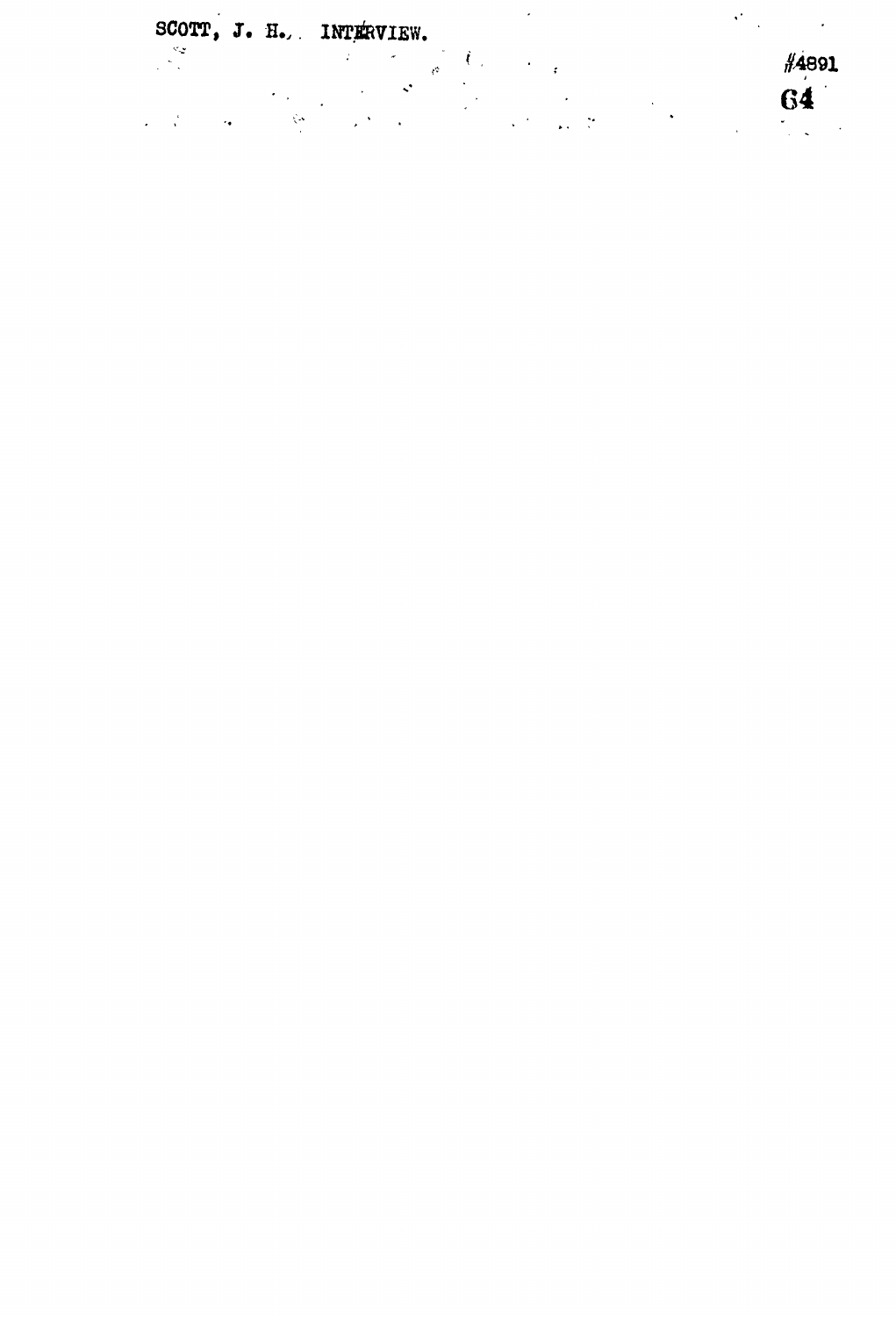|                  |                                                                                                                                                      |       |                                                                                | Form $A - (S - 149)$ |      | $\#4891$                                     |  |
|------------------|------------------------------------------------------------------------------------------------------------------------------------------------------|-------|--------------------------------------------------------------------------------|----------------------|------|----------------------------------------------|--|
|                  |                                                                                                                                                      |       | <b>BIOGRAPHY FORM</b>                                                          |                      |      | 65                                           |  |
|                  |                                                                                                                                                      |       | WORKS FROGRESS ADMINISTRATION<br>'Indian-Pioneer History Project for *Oklahoma |                      |      |                                              |  |
|                  |                                                                                                                                                      |       |                                                                                |                      |      |                                              |  |
|                  |                                                                                                                                                      |       |                                                                                |                      |      |                                              |  |
|                  |                                                                                                                                                      |       |                                                                                |                      |      |                                              |  |
|                  |                                                                                                                                                      |       |                                                                                |                      |      |                                              |  |
|                  | Field Worker's name                                                                                                                                  |       |                                                                                |                      |      |                                              |  |
|                  |                                                                                                                                                      |       | John C. Kerr                                                                   |                      |      |                                              |  |
|                  | This report made on (date)                                                                                                                           |       |                                                                                |                      |      | 193                                          |  |
|                  |                                                                                                                                                      |       | MIY 21,                                                                        |                      |      |                                              |  |
|                  |                                                                                                                                                      |       |                                                                                |                      |      |                                              |  |
|                  | Name                                                                                                                                                 |       |                                                                                |                      |      |                                              |  |
| $\overline{2}$ . | J. H. Scott<br>Post Office Address                                                                                                                   |       |                                                                                |                      |      |                                              |  |
|                  |                                                                                                                                                      |       | Perry, Oklahoma                                                                |                      |      |                                              |  |
| 3.               | Residence address (or location).                                                                                                                     |       |                                                                                |                      |      |                                              |  |
|                  |                                                                                                                                                      |       |                                                                                | 407 Ivanhoe Street   |      |                                              |  |
|                  | DATE OF BIRTH:                                                                                                                                       | Month |                                                                                | Day                  | Year | 1862                                         |  |
| 5.               | Place of birth                                                                                                                                       |       |                                                                                |                      |      |                                              |  |
|                  |                                                                                                                                                      |       | Centerville, Iowa                                                              |                      |      |                                              |  |
|                  |                                                                                                                                                      |       |                                                                                |                      |      |                                              |  |
| 6.               | Name of Father                                                                                                                                       |       |                                                                                | Place of birth/      |      |                                              |  |
|                  |                                                                                                                                                      |       |                                                                                |                      |      | $\mathbb{R} \cup \mathbb{R}$ of $\mathbb{R}$ |  |
|                  | Other information about father                                                                                                                       |       |                                                                                |                      |      |                                              |  |
| 7.               | Name of Mother                                                                                                                                       |       |                                                                                | Place of pirth       |      |                                              |  |
|                  |                                                                                                                                                      |       |                                                                                |                      |      |                                              |  |
|                  | Other information about mother                                                                                                                       |       |                                                                                |                      |      |                                              |  |
|                  |                                                                                                                                                      |       |                                                                                |                      |      |                                              |  |
|                  |                                                                                                                                                      |       |                                                                                |                      |      |                                              |  |
|                  | Notes or complete narrative by the field worker dealing with the life and                                                                            |       |                                                                                |                      |      |                                              |  |
|                  | story of the serson interviewed. Refer to Manual for suggested subjects<br>and questions. Continue on blark sheets if necessary and attach firmly to |       |                                                                                |                      |      |                                              |  |
|                  | this form. Number of sheets attached                                                                                                                 |       |                                                                                |                      |      |                                              |  |
|                  |                                                                                                                                                      |       |                                                                                |                      |      |                                              |  |
|                  |                                                                                                                                                      |       |                                                                                |                      |      |                                              |  |
|                  |                                                                                                                                                      |       |                                                                                |                      |      |                                              |  |